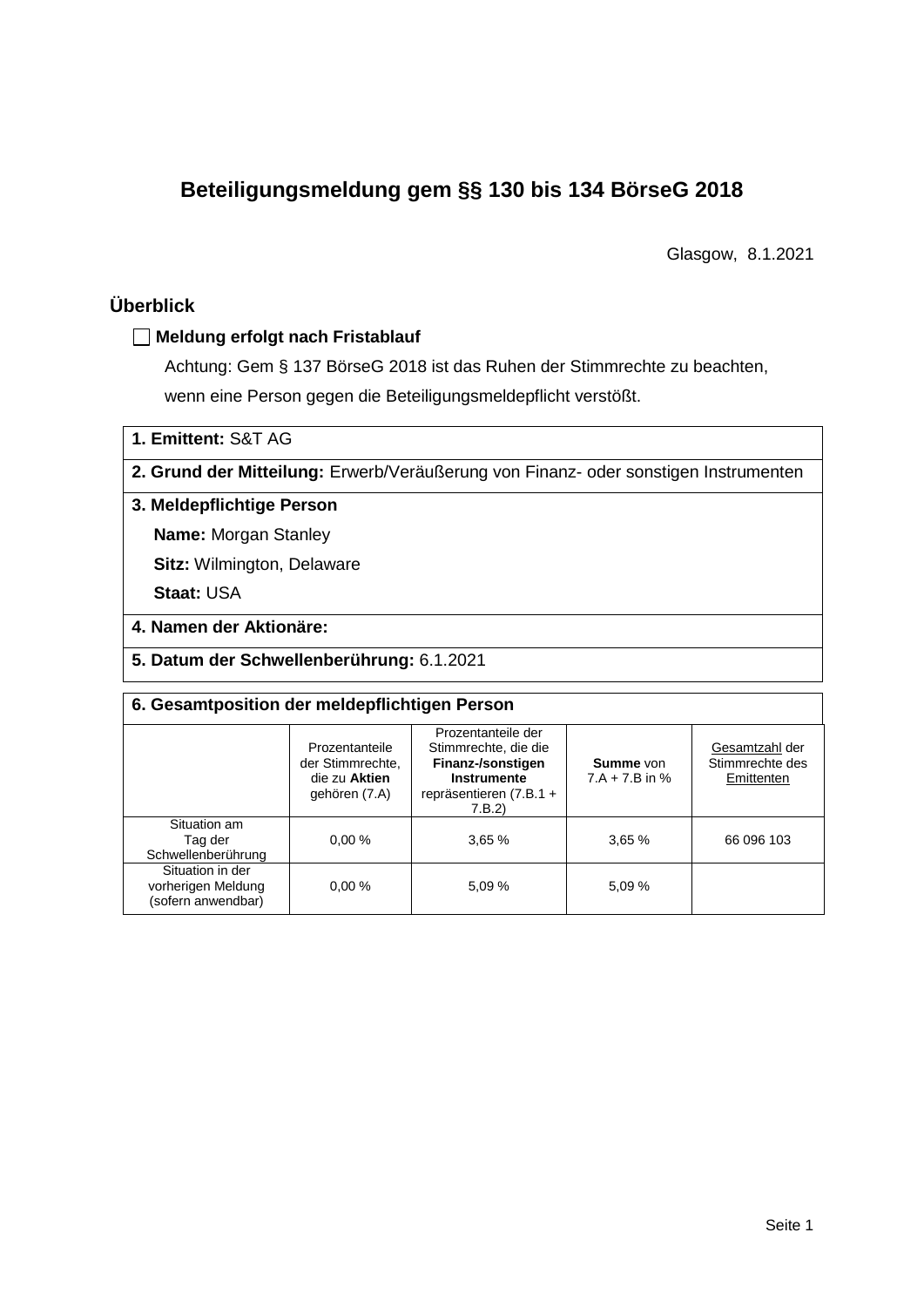# **Details**

 $\overline{\Gamma}$ 

# **7. Details über die gehaltenen Instrumente am Tag der Berührung der Schwelle:**

| A: Stimmrechte, die zu Aktien gehören |                                           |                                      |                                       |                                      |  |  |  |  |
|---------------------------------------|-------------------------------------------|--------------------------------------|---------------------------------------|--------------------------------------|--|--|--|--|
| <b>ISIN der Aktien</b>                | Anzahl der Stimmrechte                    |                                      | Prozentanteil der Stimmrechte         |                                      |  |  |  |  |
|                                       | <b>Direkt</b><br>$(S$ 130 BörseG<br>2018) | Indirekt<br>$(S$ 133 BörseG<br>2018) | Direkt<br>$(S$ 130 Börse $G$<br>2018) | Indirekt<br>$(S$ 133 BörseG<br>2018) |  |  |  |  |
| AT0000A0E9W5                          | 0                                         |                                      | 0.00%                                 | 0.00%                                |  |  |  |  |
| Subsumme A                            | O                                         |                                      |                                       | 0,00%                                |  |  |  |  |

| B 1: Finanzinstrumente / sonstige Instrumente gem § 131 Abs 1 Z 1 BörseG 2018                                 |              |                |                                                         |                                  |  |  |  |
|---------------------------------------------------------------------------------------------------------------|--------------|----------------|---------------------------------------------------------|----------------------------------|--|--|--|
| Art des Instruments                                                                                           | Verfalldatum | Ausübungsfrist | Anzahl der Stimmrechte<br>die erworben werden<br>können | Prozentanteil der<br>Stimmrechte |  |  |  |
| Right of recall over<br>2,61 %<br>at any time<br>1 728 374<br>at any time<br>securities lending<br>agreements |              |                |                                                         |                                  |  |  |  |
|                                                                                                               |              | Subsumme B.1   | 1 728 374                                               | 2.61 %                           |  |  |  |

| B 2: Finanzinstrumente / sonstige Instrumente gem § 131 Abs 1 Z 2 BörseG 2018 |                                     |                |                                    |                           |                                     |  |
|-------------------------------------------------------------------------------|-------------------------------------|----------------|------------------------------------|---------------------------|-------------------------------------|--|
| Art des<br>Instruments                                                        | Verfalldatum                        | Ausübungsfrist | Physisches oder<br>Cash Settlement | Anzahl der<br>Stimmrechte | Prozentanteil<br>der<br>Stimmrechte |  |
| <b>Equity Swap</b>                                                            | From<br>21.01.2022 to<br>06.11.2023 | at any time    | Cash                               | 684 075                   | 1.03%                               |  |
| <b>Retail Structured</b><br>Product                                           | 19.09.2068                          | at any time    | Cash                               | 3 0 0 0                   | 0.00%                               |  |
|                                                                               |                                     |                | Subsumme B.2                       | 687 075                   | 1.04 %                              |  |

 $\overline{\phantom{0}}$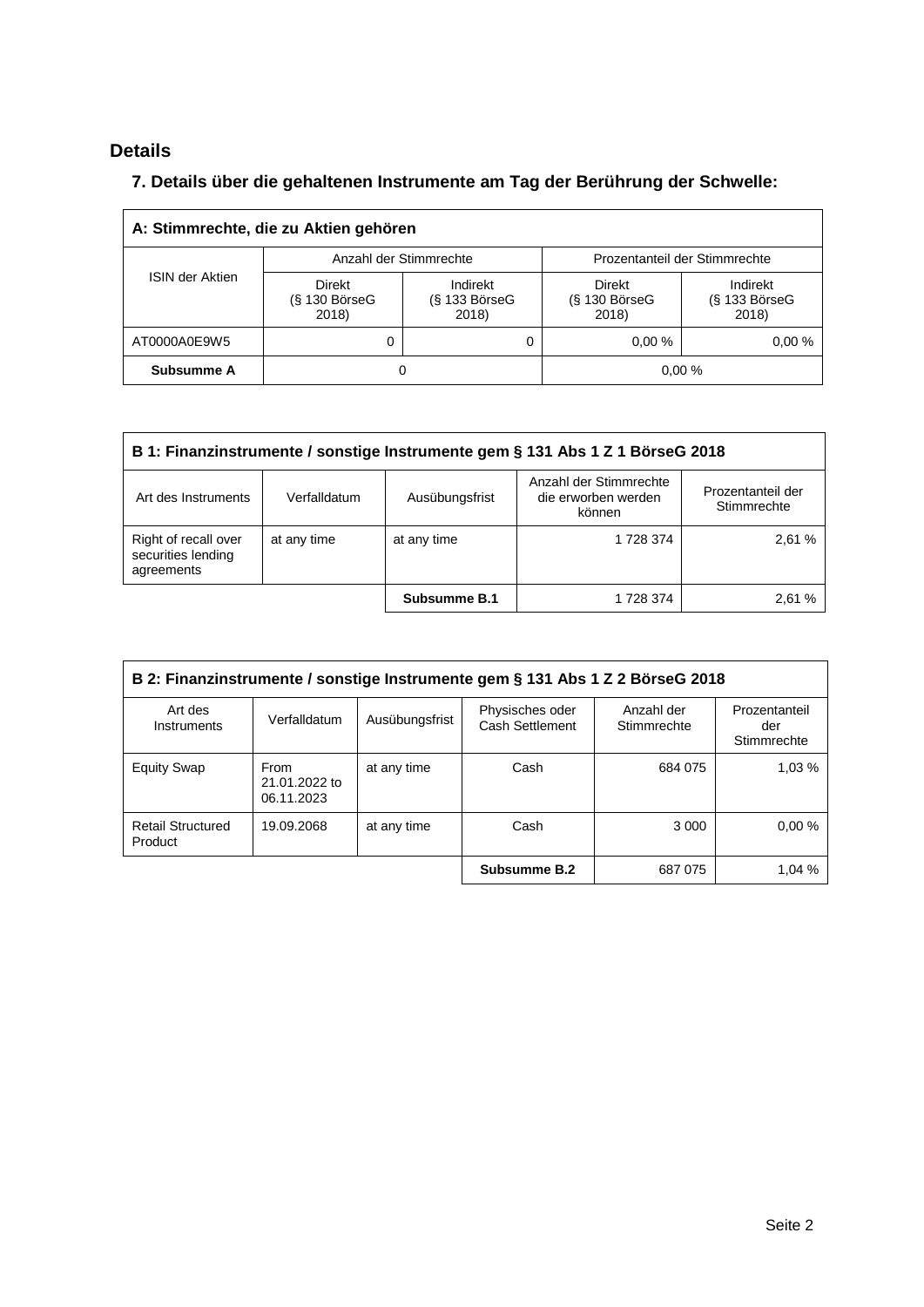## **8. Information in Bezug auf die meldepflichtige Person:**

Die meldepflichtige Person (Punkt 3) wird nicht von einer natürlichen/juristischen Person kontrolliert und kontrolliert auch keine andere Person, die direkt oder indirekt Instrumente am Emittenten hält.

 $\boxtimes$  Volle Kette der kontrollierten Unternehmen, über die die Stimmrechte und/oder Finanz-/sonstigen Instrumente gehalten werden, beginnend mit der obersten kontrollierenden natürlichen oder juristischen Person:

| Ziffer         | <b>Name</b>                                             | Direkt kontrolliert<br>durch Ziffer | Direkt gehaltene<br>Stimmrechte in<br>Aktien (%) | Direkt gehaltene<br>Finanz-<br>/sonstige<br>Instrumente (%) | Total von beiden<br>$(\%)$ |
|----------------|---------------------------------------------------------|-------------------------------------|--------------------------------------------------|-------------------------------------------------------------|----------------------------|
| 1              | Morgan Stanley                                          |                                     |                                                  |                                                             |                            |
| $\overline{c}$ | Morgan Stanley<br>Capital<br>Management,<br>LLC         | 1                                   |                                                  |                                                             |                            |
| 3              | Morgan Stanley<br>Domestic<br>Holdings, Inc.            | $\overline{2}$                      |                                                  |                                                             |                            |
| 4              | Morgan Stanley<br>& Co. LLC                             | 3                                   | 0,00%                                            | 1,40 %                                                      | 1,40 %                     |
| 5              | Morgan Stanley<br><b>Capital Services</b><br><b>LLC</b> | 3                                   | 0,00%                                            | 0,39 %                                                      | 0,39%                      |
| 6              | Morgan Stanley<br>International<br>Holdings Inc.        | 1                                   |                                                  |                                                             |                            |
| 7              | Morgan Stanley<br>International<br>Limited              | 6                                   |                                                  |                                                             |                            |
| 8              | Morgan Stanley<br>Investments<br>(UK)                   | 7                                   |                                                  |                                                             |                            |
| 9              | Morgan Stanley<br>& Co.<br>International plc            | 8                                   | 0,00%                                            | 1,86 %                                                      | 1,86 %                     |
|                |                                                         |                                     |                                                  |                                                             |                            |

### **9. Im Falle von Stimmrechtsvollmacht**

Datum der Hauptversammlung: -

Stimmrechtsanteil nach der Hauptversammlung: - entspricht - Stimmrechten

### **10. Sonstige Kommentare:**

The notification was triggered as a result of a disposal of instruments which resulted in Morgan Stanley¿s holdings decreasing below 4%.

Glasgow am 8.1.2021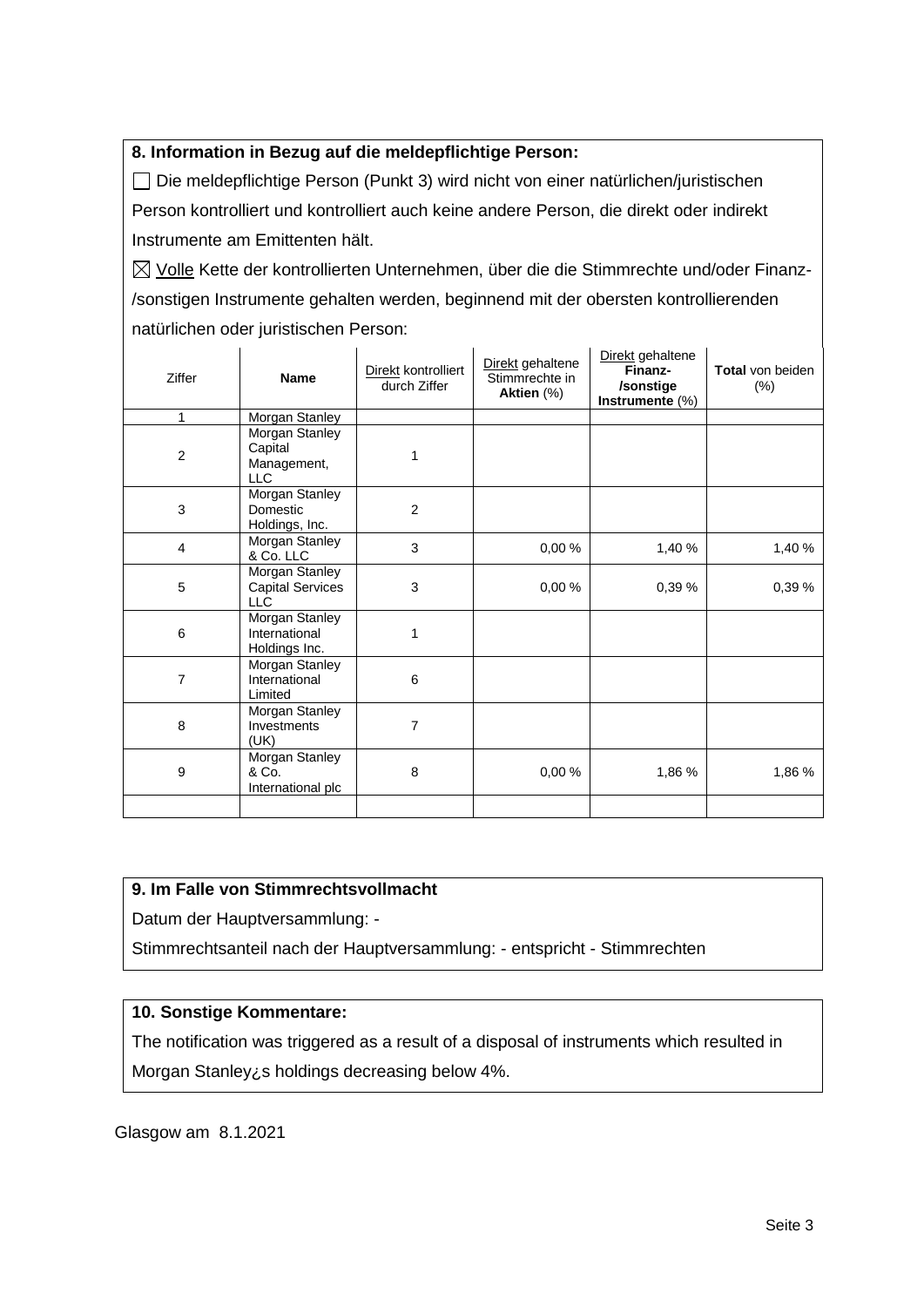# **Major holdings notification pursuant to Sec. 130 to 134 BörseG 2018**

Glasgow, 8.1.2021

## **Overview**

### **Notification made after deadline**

Caution: In case of violations of major holdings notification rules, please pay attention to Section 137 BörseG 2018 (Suspension of voting rights)

- **1. Issuer:** S&T AG
- **2. Reason for the notification:** Acquisition or disposal of financial/other instruments

#### **3. Person subject to notification obligation**

**Name:** Morgan Stanley

**City:** Wilmington, Delaware

**Country:** USA

### **4. Name of shareholder(s):**

**5. Date on which the threshold was crossed or reached:** 6.1.2021

#### **6. Total positions**

|                                                                                | % of voting rights<br>attached to<br>shares $(7.A)$ | % of voting rights<br>through<br>financial/other<br>instruments $(7.B.1 +$<br>7.B.2) | <b>Total</b> of both in %<br>$(7.A + 7.B)$ | Total number of<br>voting rights of<br>issuer |
|--------------------------------------------------------------------------------|-----------------------------------------------------|--------------------------------------------------------------------------------------|--------------------------------------------|-----------------------------------------------|
| Resulting situation on the<br>date on which threshold<br>was crossed / reached | 0.00%                                               | 3.65%                                                                                | 3,65%                                      | 66 096 103                                    |
| Position of previous<br>notification (if applicable)                           | 0.00%                                               | 5.09%                                                                                | 5,09 %                                     |                                               |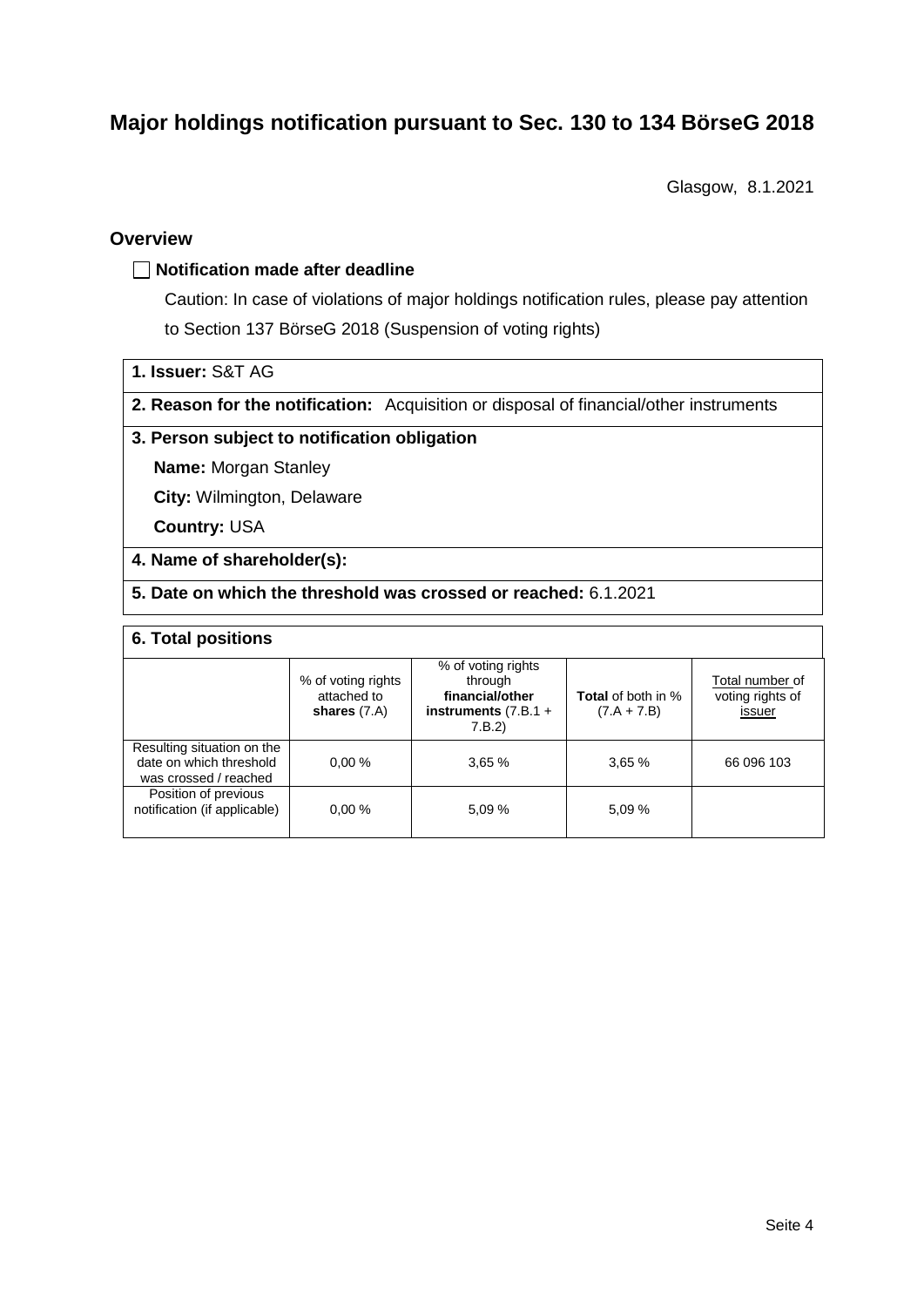# **Details**

# **7. Notified details of the resulting situation:**

| A: Voting rights attached to shares |                                           |                                      |                                    |                                      |  |  |
|-------------------------------------|-------------------------------------------|--------------------------------------|------------------------------------|--------------------------------------|--|--|
|                                     | Number of voting rights                   |                                      | % of voting rights                 |                                      |  |  |
| <b>ISIN Code</b>                    | <b>Direct</b><br>(Sec 130 BörseG<br>2018) | Indirect<br>(Sec 133 BörseG<br>2018) | Direct<br>(Sec 130 BörseG<br>2018) | Indirect<br>(Sec 133 BörseG<br>2018) |  |  |
| AT0000A0E9W5                        | 0                                         | 0                                    | 0.00%                              | 0.00%                                |  |  |
| <b>SUBTOTAL A</b>                   | 0,00%<br>0                                |                                      |                                    |                                      |  |  |

| B 1: Financial / Other Instruments pursuant to Sec. 131 para. 1 No. 1 BörseG 2018 |                        |                        |                                                                                      |                    |  |  |  |
|-----------------------------------------------------------------------------------|------------------------|------------------------|--------------------------------------------------------------------------------------|--------------------|--|--|--|
| Type of instrument                                                                | <b>Expiration Date</b> | <b>Exercise Period</b> | Number of voting<br>rights that may be<br>acquired if the<br>instrument is exercised | % of voting rights |  |  |  |
| Right of recall over<br>securities lending<br>agreements                          | at any time            | at any time            | 1 728 374                                                                            | 2,61 %             |  |  |  |
|                                                                                   |                        | <b>SUBTOTAL B.1</b>    | 1 728 374                                                                            | 2,61 %             |  |  |  |

| B 2: Financial / Other Instruments pursuant to Sec. 131 para. 1 No. 2 BörseG 2018 |                                            |                    |                                      |                            |                       |  |
|-----------------------------------------------------------------------------------|--------------------------------------------|--------------------|--------------------------------------|----------------------------|-----------------------|--|
| Type of instrument                                                                | Expiration<br>Date                         | Exercise<br>Period | Physical /<br><b>Cash Settlement</b> | Number of<br>voting rights | % of voting<br>rights |  |
| <b>Equity Swap</b>                                                                | <b>From</b><br>21.01.2022 to<br>06.11.2023 | at any time        | Cash                                 | 684 075                    | 1,03 %                |  |
| <b>Retail Structured</b><br>Product                                               | 19.09.2068                                 | at any time        | Cash                                 | 3 0 0 0                    | 0.00%                 |  |
|                                                                                   |                                            |                    | <b>SUBTOTAL B.2</b>                  | 687 075                    | 1.04%                 |  |